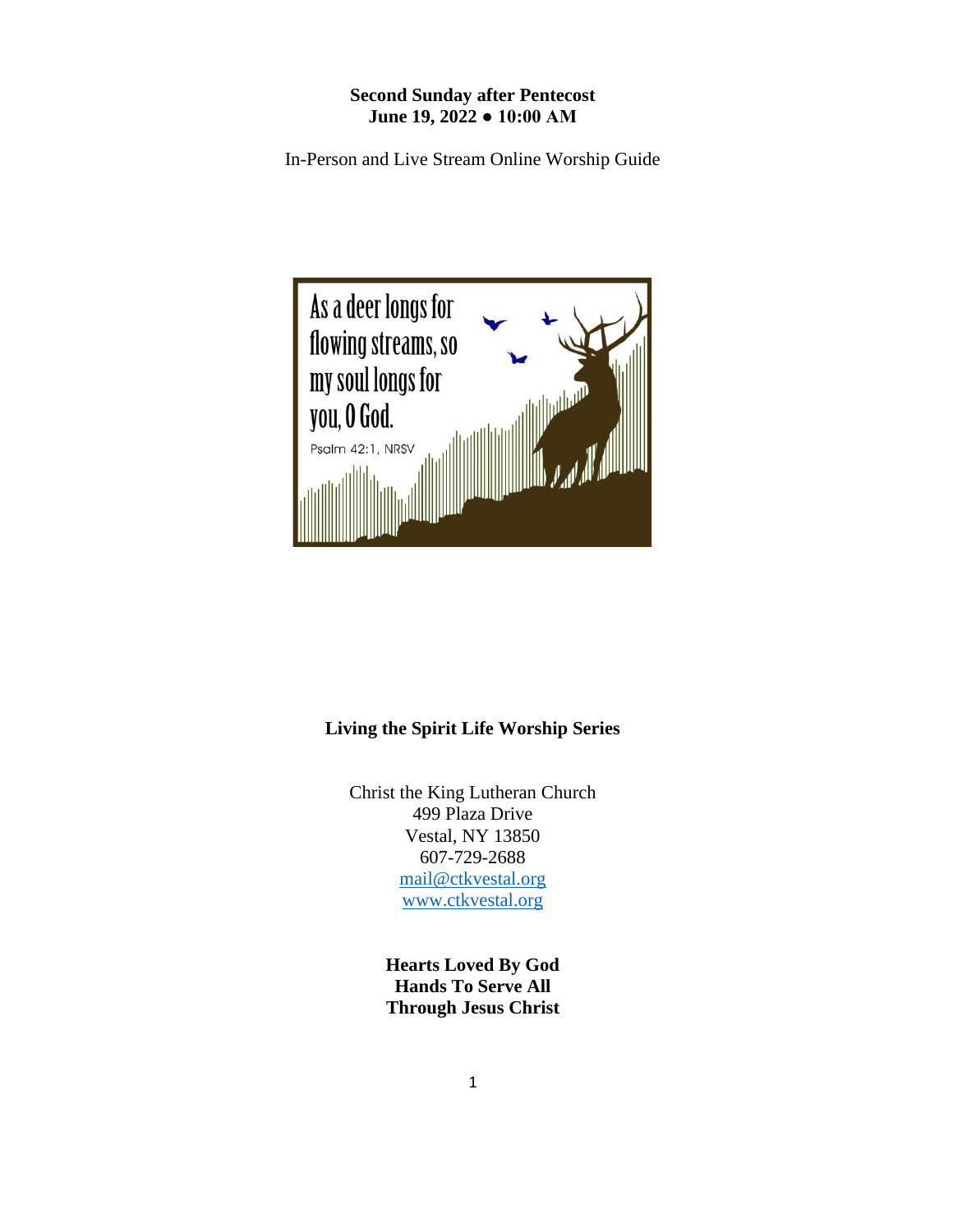

# **WELCOME TO CHRIST THE KING LUTHERAN CHURCH IN PERSON AND ONLINE WORSHIP SERVICE**

We welcome you to worship with us! We hope you will experience the grace and peace of God's love present with you. For more information, please contact us by email or phone, or by visiting our Facebook page, or at our website, [www.ctkvestal.org.](http://www.ctkvestal.org/)

# **ABOUT OUR WORSHIP SERVICE**

# *ORDER OF WORSHIP*

Worship this morning will be both in person and simultaneously online via Zoom with a live feed to Facebook. Our Worship Service of the Word this morning follows a pattern of Gather-Word-Thanksgiving-Sending.

# *OFFERINGS*

You may present your offering to God for the work of God through Christ the King Lutheran Church online via our website at [www.ctkvestal.org](http://www.ctkvestal.orga/) and clicking on the "Give Now" button, by leaving it at the church, or by mail.

# *IN-PERSON WORSHIP GUIDELINES AND SAFETY PROTOCOLS*

Christ the King Leadership Team has adopted a series of safety protocols. Due to the ongoing pandemic, we are following CDC guidelines for Broome County. When the risk for our county is high, we ask all in-person worshippers to wear a mask regardless of vaccination status for the safety of everyone. Thank you for your understanding. Sanitizing stations are available in the narthex.

# *ZOOM ONLINE OR FACEBOOK LIVE*

Joining worship by Zoom online or Facebook Live gives you an opportunity to participate in the live worship service. You may share prayer requests in the chat feature on Zoom or comments on Facebook Live.

# **ABOUT CHRIST THE KING LUTHERAN CHURCH**

**Christ the King is a Reconciling in Christ congregation.** We are called by Christ to care for, love, understand, and listen to each other. All are welcome, regardless of race, age, gender and gender identities, marital status, physical and mental abilities, sexual orientations, national origin, or economic status. We celebrate together our unity as God's people, committed to being a radically loving and welcoming community of faith, centered in the Good News of Jesus Christ. Empowered by the Holy Spirit, Christ the King is a place for all to discover and develop their God-given gifts and share them with the world.

**If you desire Pastoral Care or have a Pastoral Emergency,** please contact the Church Office at 607-729-2688 and leave a message. Your message will be automatically forwarded. Our Pastor and team of caring ministers will respond to your call. You may also call the Pastor directly.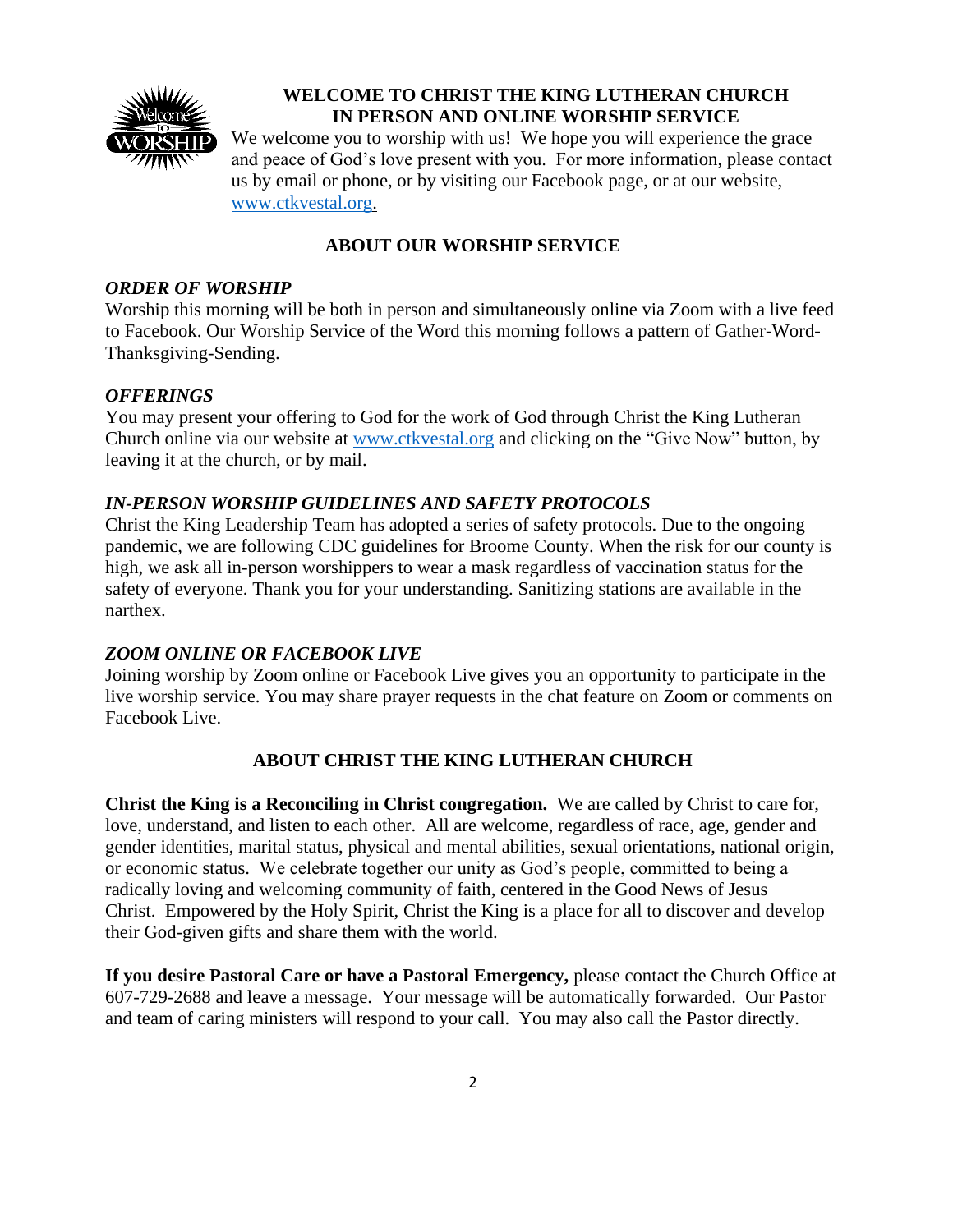## **GATHERING**

*+ Please stand as you are able*

# **Prelude**

#### **ELCA Presiding Bishop Video**

### **Welcome**

#### **+ Confession**

Leader: Blessed be the holy Trinity, one God, whose steadfast love endures forever.

#### **All: Amen.**

Let us confess our sin in the presence of God and of one another.

#### *Silence is kept for reflection.*

Leader: Merciful God,

**All: we confess that we have not followed your path but have chosen our own way. Instead of putting others before ourselves, we long to take the best seats at the table. When met by those in need, we have too often passed by on the other side. Set us again on the path of life. Save us from ourselves and free us to love our neighbors. Amen.**

### **+ Words of Assurance**

Leader: Hear the good news!

God does not deal with us according to our sins but delights in granting pardon and mercy. In the name of Jesus Christ, you are loved and forgiven. You are free to love as God loves.

**All: Amen.**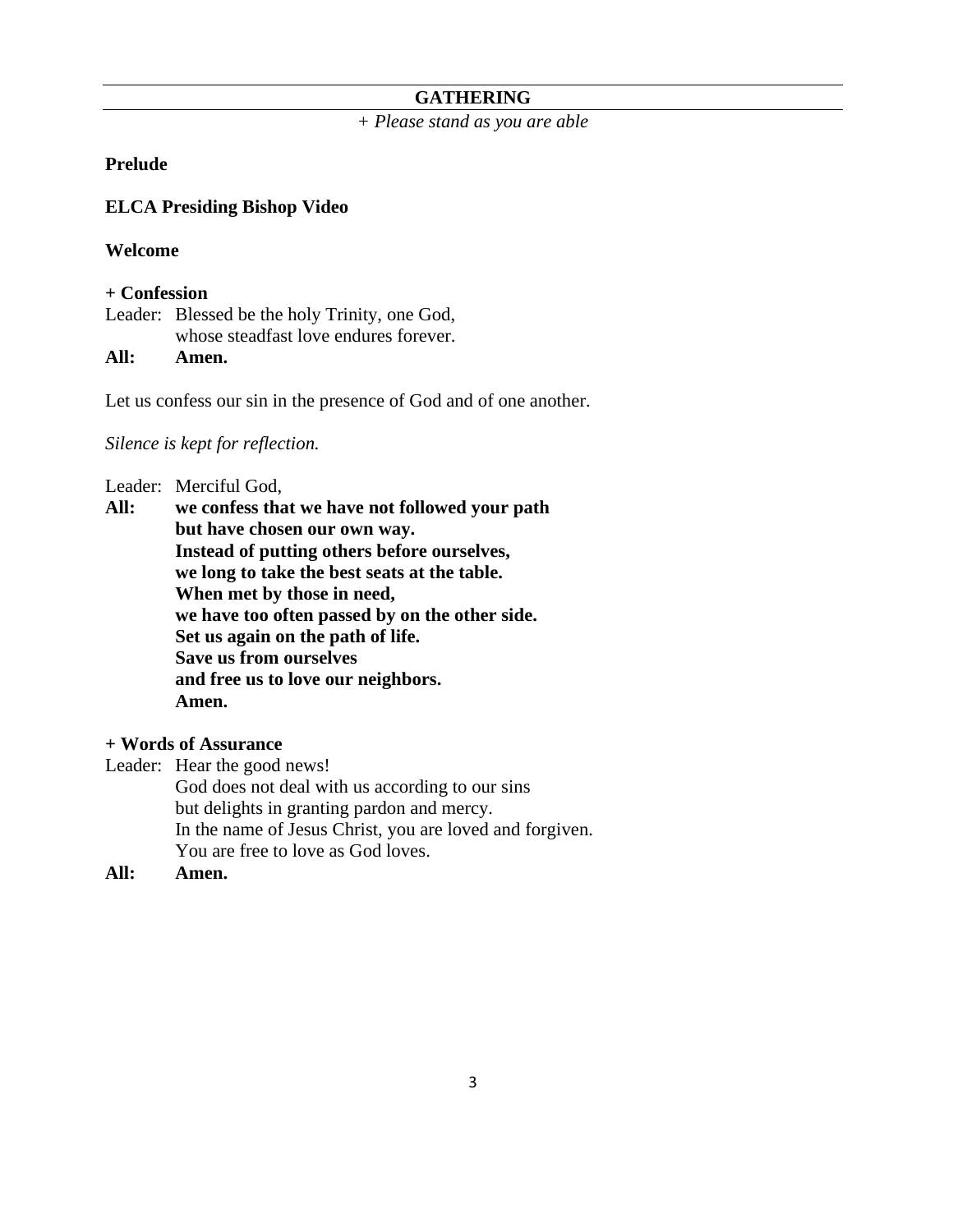- 1 What wondrous love is this, O my soul, O my soul! What wondrous love is this, O my soul! What wondrous love is this that caused the Lord of bliss to bear the dreadful curse for my soul, for my soul, to bear the dreadful curse for my soul?
- 2 When I was sinking down, sinking down, sinking down, when I was sinking down, sinking down, when I was sinking down beneath God's righteous frown, Christ laid aside his crown for my soul, for my soul, Christ laid aside his crown for my soul.
- 3 To God and to the Lamb I will sing, I will sing; to God and to the Lamb I will sing; to God and to the Lamb, who is the great I AM, while millions join the theme, I will sing, I will sing, while millions join the theme, I will sing.
- 4 And when from death I'm free, I'll sing on, I'll sing on; and when from death I'm free, I'll sing on; and when from death I'm free, I'll sing God's love for me, and through eternity I'll sing on, I'll sing on; and through eternity I'll sing on.

Text: North American folk hymn, 19th cent., alt.

#### **+ Greeting**

Leader: The grace of our Lord Jesus Christ, the love of God, and the communion of the Holy Spirit be with you all.

#### **All: And also with you.**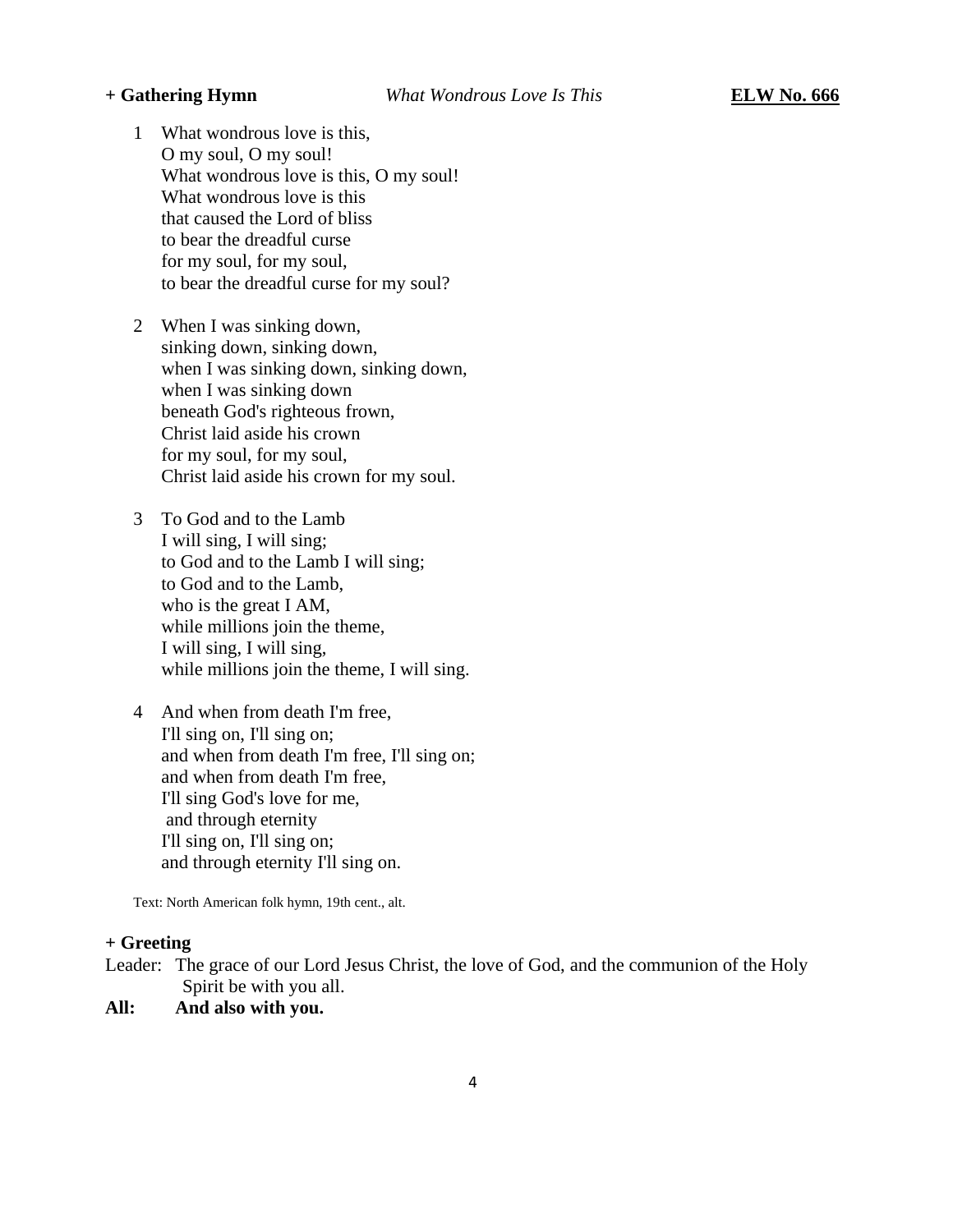**+ Prayer of the Day (in unison)**

**O Lord God, we bring before you the cries of a sorrowing world. In your mercy set us free from the chains that bind us, and defend us from everything that is evil, through Jesus Christ, our Savior and Lord. Amen.**

| <b>WORD</b>                                                                                                                                                                                   |  |  |  |
|-----------------------------------------------------------------------------------------------------------------------------------------------------------------------------------------------|--|--|--|
| <b>Responsive Reading</b><br><b>Psalm 42-43</b>                                                                                                                                               |  |  |  |
| <sup>1</sup> As the deer longs for the water-brooks,                                                                                                                                          |  |  |  |
| so longs my soul for you, O God.                                                                                                                                                              |  |  |  |
| <sup>2</sup> I thirst for God, for the living God;                                                                                                                                            |  |  |  |
| when shall I come to appear before the presence of God?                                                                                                                                       |  |  |  |
| <sup>3</sup> My tears have been my food day and night,                                                                                                                                        |  |  |  |
| while all day long they say to me, "Where now is your God?"                                                                                                                                   |  |  |  |
| <sup>4</sup> I pour out my soul when I think on these things;                                                                                                                                 |  |  |  |
| how I went with the multitude and led them into the house of God, with shouts of                                                                                                              |  |  |  |
| thanksgiving, among those keeping festival.                                                                                                                                                   |  |  |  |
| <sup>5</sup> Why are you so full of heaviness, O my soul, and why are you so disquieted within me?                                                                                            |  |  |  |
| Put your trust in God, for I will yet give thanks to the one who is my help and my God.                                                                                                       |  |  |  |
| <sup>6</sup> My soul is heavy within me;                                                                                                                                                      |  |  |  |
| therefore I will remember you from the land of Jordan, and from the peak of Mizar                                                                                                             |  |  |  |
| among the heights of Hermon.                                                                                                                                                                  |  |  |  |
| <sup>7</sup> One deep calls to another in the roar of your cascades;                                                                                                                          |  |  |  |
| all your rapids and floods have gone over me.                                                                                                                                                 |  |  |  |
| <sup>8</sup> The LORD grants lovingkindness in the daytime;                                                                                                                                   |  |  |  |
| in the night season the LORD's song is with me, a prayer to the God of my life.                                                                                                               |  |  |  |
| <sup>9</sup> I will say to the God of my strength, "Why have you rejected me,                                                                                                                 |  |  |  |
| and why do I wander in such gloom while the enemy oppresses me?"                                                                                                                              |  |  |  |
| $10$ While my bones are being broken, my enemies mock me to my face;                                                                                                                          |  |  |  |
| all day long they mock me and say to me, "Where now is your God?"                                                                                                                             |  |  |  |
| <sup>11</sup> Why are you so full of heaviness, O my soul, and why are you so disquieted within me?                                                                                           |  |  |  |
| Put your trust in God, for I will yet give thanks to the one who is my help and my God.                                                                                                       |  |  |  |
| $43:1$ Give judgment for me, O God, and defend my cause against an ungodly people;                                                                                                            |  |  |  |
| deliver me from the deceitful   and the wicked.                                                                                                                                               |  |  |  |
| ${}^{2}$ For you are the God of my strength; why have you rejected me,                                                                                                                        |  |  |  |
| and why do I wander in such gloom while the enemy op-presses me?                                                                                                                              |  |  |  |
| <sup>3</sup> Send out your light and your truth, that they may lead me,                                                                                                                       |  |  |  |
| and bring me to your holy hill and to your sanctuary;                                                                                                                                         |  |  |  |
| <sup>4</sup> that I may go to the altar of God, to the God of my joy and gladness;                                                                                                            |  |  |  |
| and on the harp I will give thanks to you, O God my God.                                                                                                                                      |  |  |  |
| <sup>5</sup> Why are you so full of heaviness, O my soul, and why are you so disquieted within me?<br>Put your trust in God, for I will yet give thanks to the one who is my help and my God. |  |  |  |

5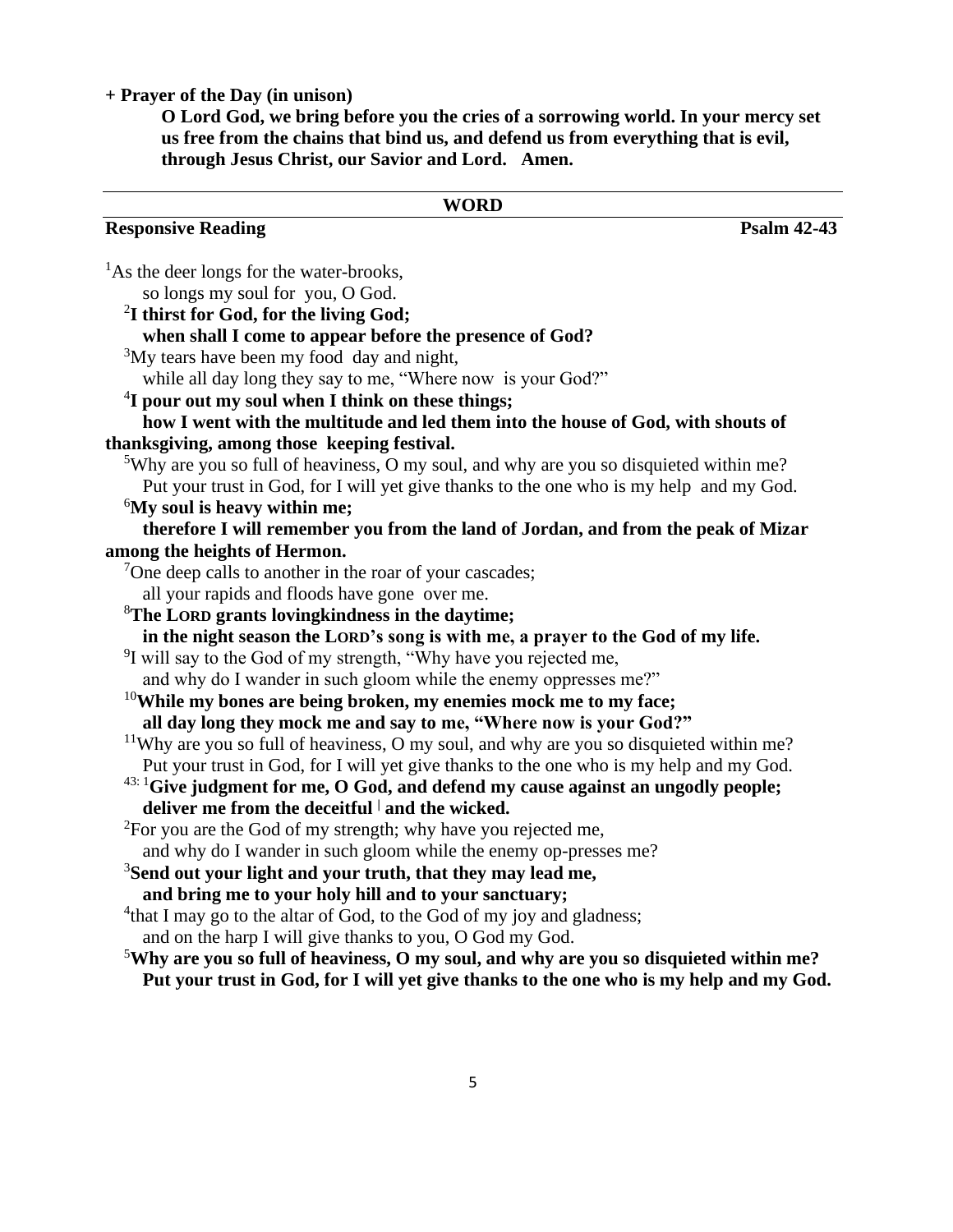| After the reading: |                                 |                               |
|--------------------|---------------------------------|-------------------------------|
|                    | Leader: The Gospel of the Lord. | All: Praise to you, O Christ. |

**Sermon** *Living the Spirit Life: From Madness to Stillness* David Banner

#### **+ Hymn of the Day** *Be Thou My Vision* **ELW No. 793**

- 1 Be thou my vision, O Lord of my heart; naught be all else to me, save that thou art: thou my best thought both by day and by night, waking or sleeping, thy presence my light.
- 2 Be thou my wisdom, and thou my true word; I ever with thee and thou with me, Lord. Thou my soul's shelter, and thou my high tow'r, raise thou me heav'nward, O Pow'r of my pow'r.
- 3 Riches I heed not, nor vain, empty praise, thou mine inheritance, now and always: thou and thou only, the first in my heart, great God of heaven, my treasure thou art.
- 4 Light of my soul, after victory won, may I reach heaven's joys, O heaven's Sun! Heart of my own heart, whatever befall, still be my vision, O Ruler of all.

Text: Irish, 8th cent.; vers. Eleanor H. Hull, 1860-1935, alt.; tr. Mary E. Byrne, 1880-1931

## **First Reading 1 Kings 19:1-15a**

# **+ Gospel Acclamation** *Alleluia.* **Return to your home and declare how much God has done for you.**  *Alleluia.* (Luke 8:29)

Leader: The Holy Gospel according to St. Luke, chapter 8, verses 26 through 39. **All: Glory to you, O Lord.**

**+ Gospel Reading** Luke 8:26-39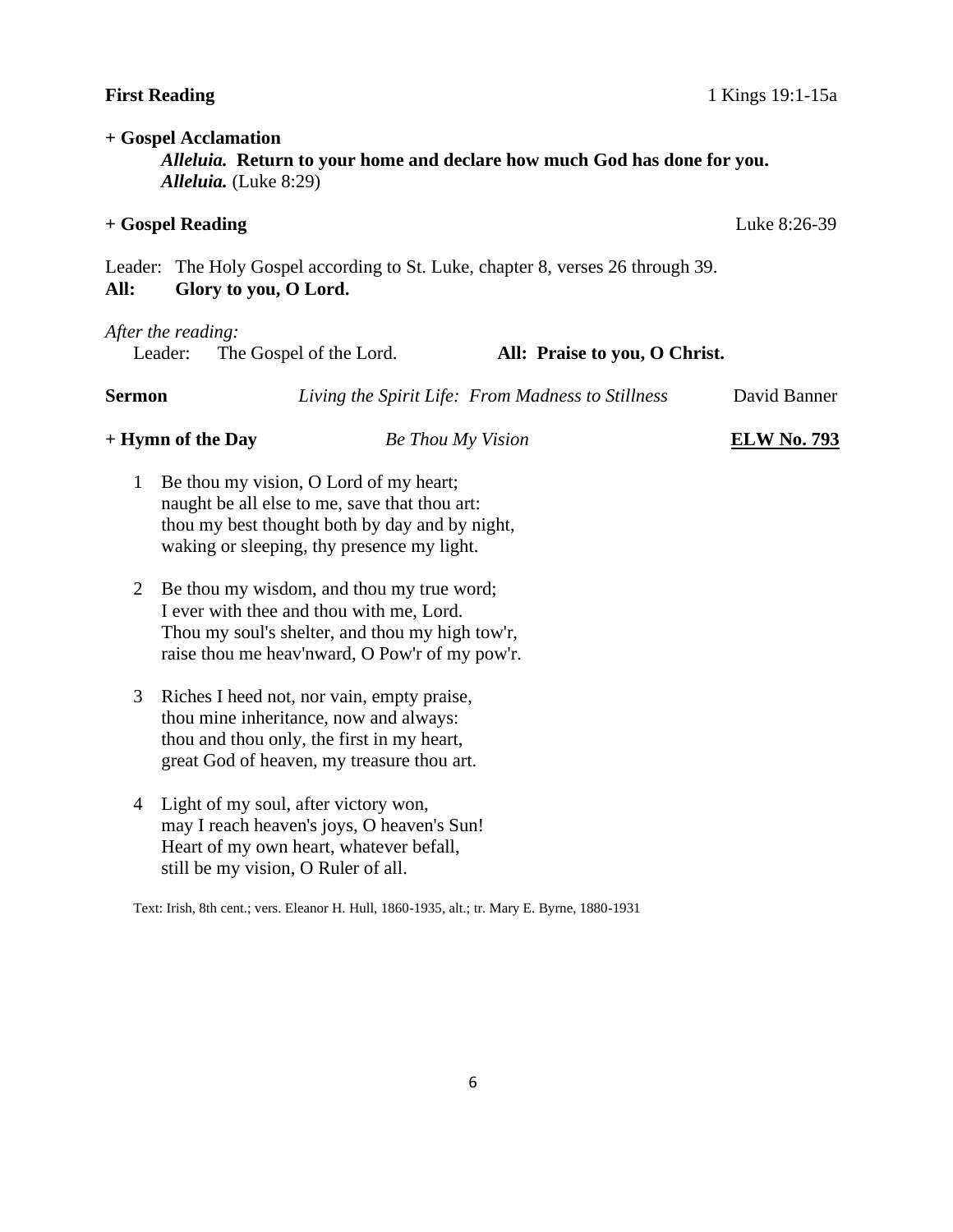#### **+ The Apostles Creed (in unison)**

**I believe in God, the Father almighty, creator of heaven and earth. I believe in Jesus Christ, God's only Son, our Lord, who was conceived by the Holy Spirit, born of the virgin Mary, suffered under Pontius Pilate, was crucified, died, and was buried; he descended to the dead. On the third day he rose again; he ascended into heaven, he is seated at the right hand of the Father, and he will come to judge the living and the dead.**

**I believe in the Holy Spirit, the holy catholic church, the communion of saints, the forgiveness of sins, the resurrection of the body, and the life everlasting. Amen.**

#### **Prayers of the People and The Lord's Prayer**

*During the prayers, worshippers are invited to lift up prayers, wherever they are, and by the posting of your prayer on Zoom Chat or Facebook, for the people, places and situations for which we are thankful or are in need of prayer.* 

We will pray following the petition bidding style:

*Each petition concludes, "God of grace…" to which the congregation responds, "…hear our prayer."*

#### **The Lord's Prayer (in unison)**

**Our Father who art in heaven, hallowed be thy name, thy kingdom come, thy will be done, on earth as it is in heaven. Give us this day our daily bread. Forgive us our trespasses, as we forgive those who trespass against us. Lead us not into temptation but deliver us from evil. For thine is the kingdom, the power, and the glory forever and ever. Amen.**

#### **+ The Peace**

*In an act of unity, blessing, and reconciliation, we greet one another with the Peace of Christ. (Matthew 5:23-24). For safety reasons during this time of Covid-19, the peace is shared by uttering words of peace, by gesturing with hands or by bowing.*

Leader: Be kind to one another, and tenderhearted forgiving one another, as God in Christ has forgiven you. The Peace of the Risen Christ be with you.

**All: And also with you.**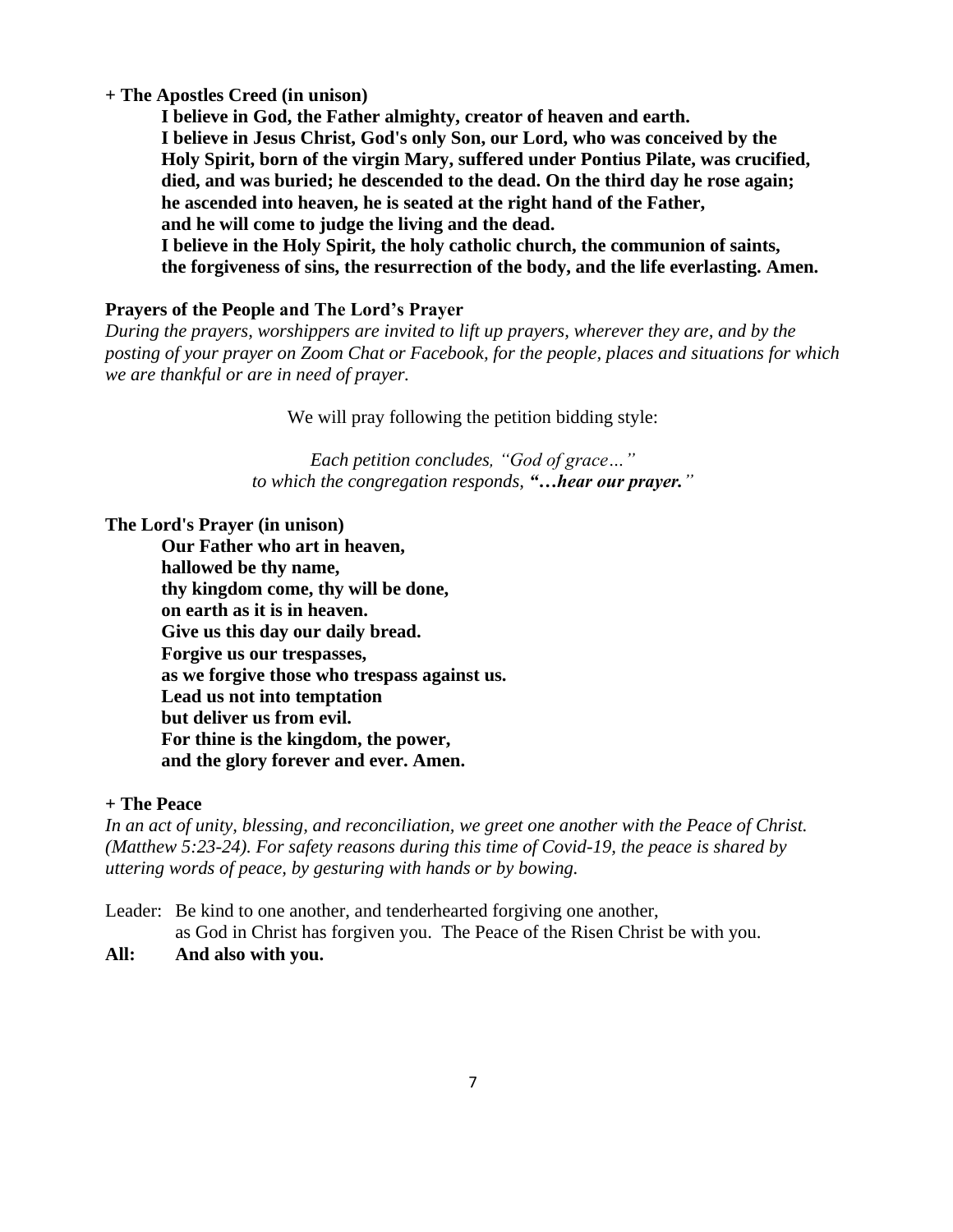#### **THANKSGIVING**

#### **Our Offerings are Gathered**

*Our worship is complete when we bring all of our resources to receive God's blessing and fulfill God's purpose. In joyous gratitude, we bring more than money; we bring ourselves, our time and our talent as an offering to God. Please take a moment to offer yourself anew to God. You are also invited to present an offering to God for the work of God's mission through Christ the King by giving online at [www.ctkvestal.org](http://www.ctkvestal.org/) and clicking the "Give Now" button, by leaving your offering at church, or by mail. For those present in the sanctuary, you may leave your offering in the offering plate as you exit the sanctuary.*

#### **Offertory**

#### **Offering Prayer (in unison)**

**God of all might and power, we praise you that you forged your church in the fire of the Spirit and breathed life into your people that we might be the body of Christ. By your Spirit, refine our hearts with your flame of faith, fill us with the breath of zeal and send us forth into your world to live Christ's life in power and compassion. Take us, O God, and shape us according to your will. Take the gifts we offer that they may be used in service of your love and grace, through Jesus the Christ. Amen.**

| Oh, for a Thousand Tongues to Sing | <b>ELW No. 886</b>                                                                                                                                                                                                                                                                                                                                                                                                                                                                                                                                                                |
|------------------------------------|-----------------------------------------------------------------------------------------------------------------------------------------------------------------------------------------------------------------------------------------------------------------------------------------------------------------------------------------------------------------------------------------------------------------------------------------------------------------------------------------------------------------------------------------------------------------------------------|
|                                    |                                                                                                                                                                                                                                                                                                                                                                                                                                                                                                                                                                                   |
|                                    |                                                                                                                                                                                                                                                                                                                                                                                                                                                                                                                                                                                   |
|                                    |                                                                                                                                                                                                                                                                                                                                                                                                                                                                                                                                                                                   |
|                                    |                                                                                                                                                                                                                                                                                                                                                                                                                                                                                                                                                                                   |
| + Sending Hymn                     | <b>SENDING</b><br>Oh, for a thousand tongues to sing<br>my great Redeemer's praise,<br>the glories of my God and King,<br>the triumphs of his grace!<br>My gracious Master and my God,<br>assist me to proclaim,<br>to spread through all the earth abroad<br>the honors of your name.<br>The name of Jesus charms our fears<br>and bids our sorrows cease,<br>sings music in the sinner's ears,<br>brings life and health and peace.<br>He speaks, and list ning to his voice,<br>new life the dead receive;<br>the mournful, broken hearts rejoice,<br>the humble poor believe. |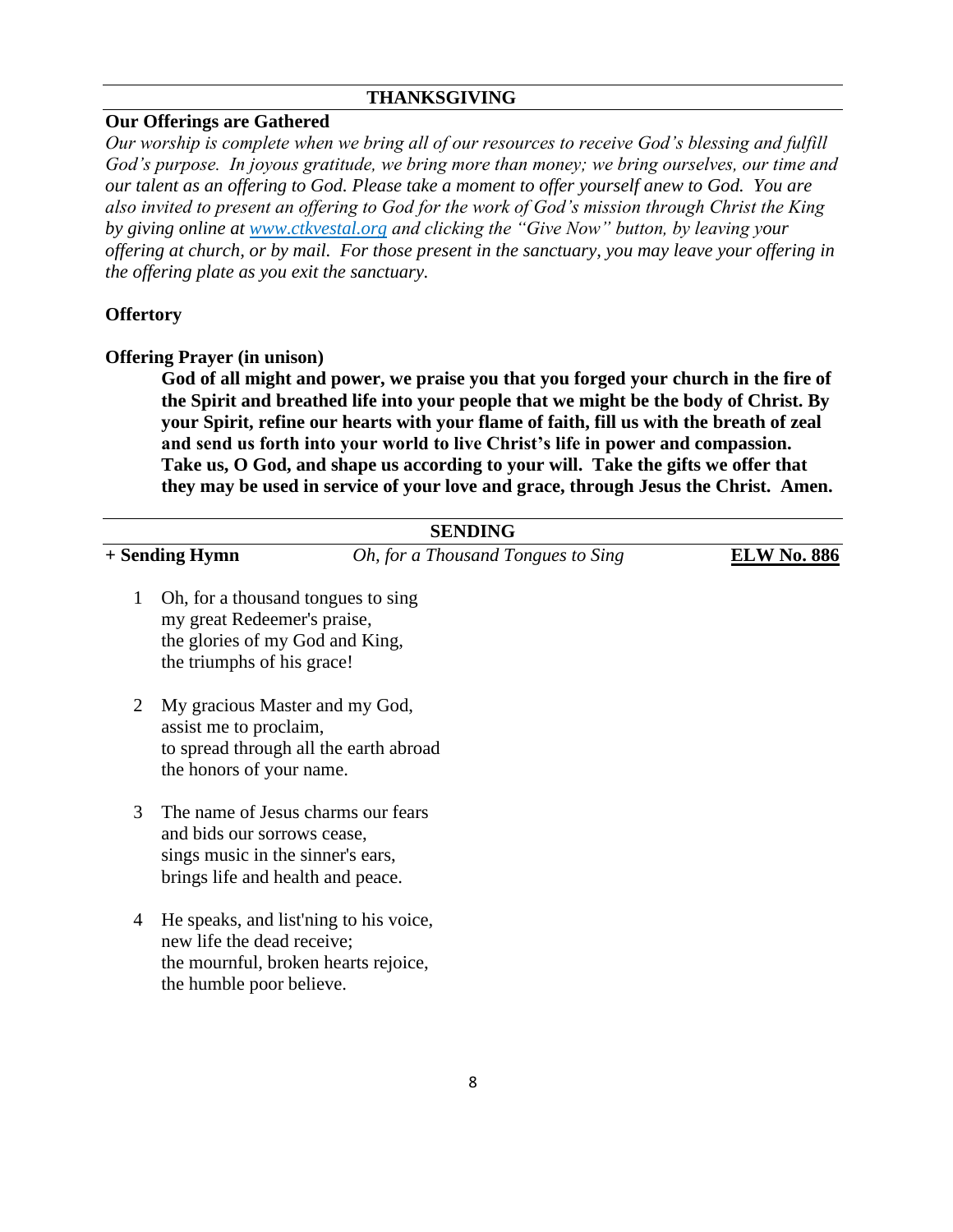- 5 Look unto him, your Savior own, O fallen human race! Look and be saved through faith alone, be justified by grace!
- 6 To God all glory, praise, and love be now and ever giv'n by saints below and saints above, the church in earth and heav'n.

Text: Charles Wesley, 1707-1788, alt.

# **Announcements**

# **+ Blessing**

| All: | Amen.                         |
|------|-------------------------------|
|      | this day and always.          |
|      | and show you the path of life |
|      | bless you, comfort you,       |
|      | Father, Son, and Holy Spirit, |
|      | Leader: The God of peace,     |

#### **Postlude**

# **Looking Ahead:**

| Monday, June 20    | Mindfulness Meditation (Zoom)           |
|--------------------|-----------------------------------------|
| Wednesday, June 22 | Nesting Congregation Project at 6:00 PM |
| Friday, June 24    | Office Closed                           |
| Saturday, June 25  | Men's Group at 9:00 AM                  |
| Sunday, June 26    | Worship 10:00 AM                        |